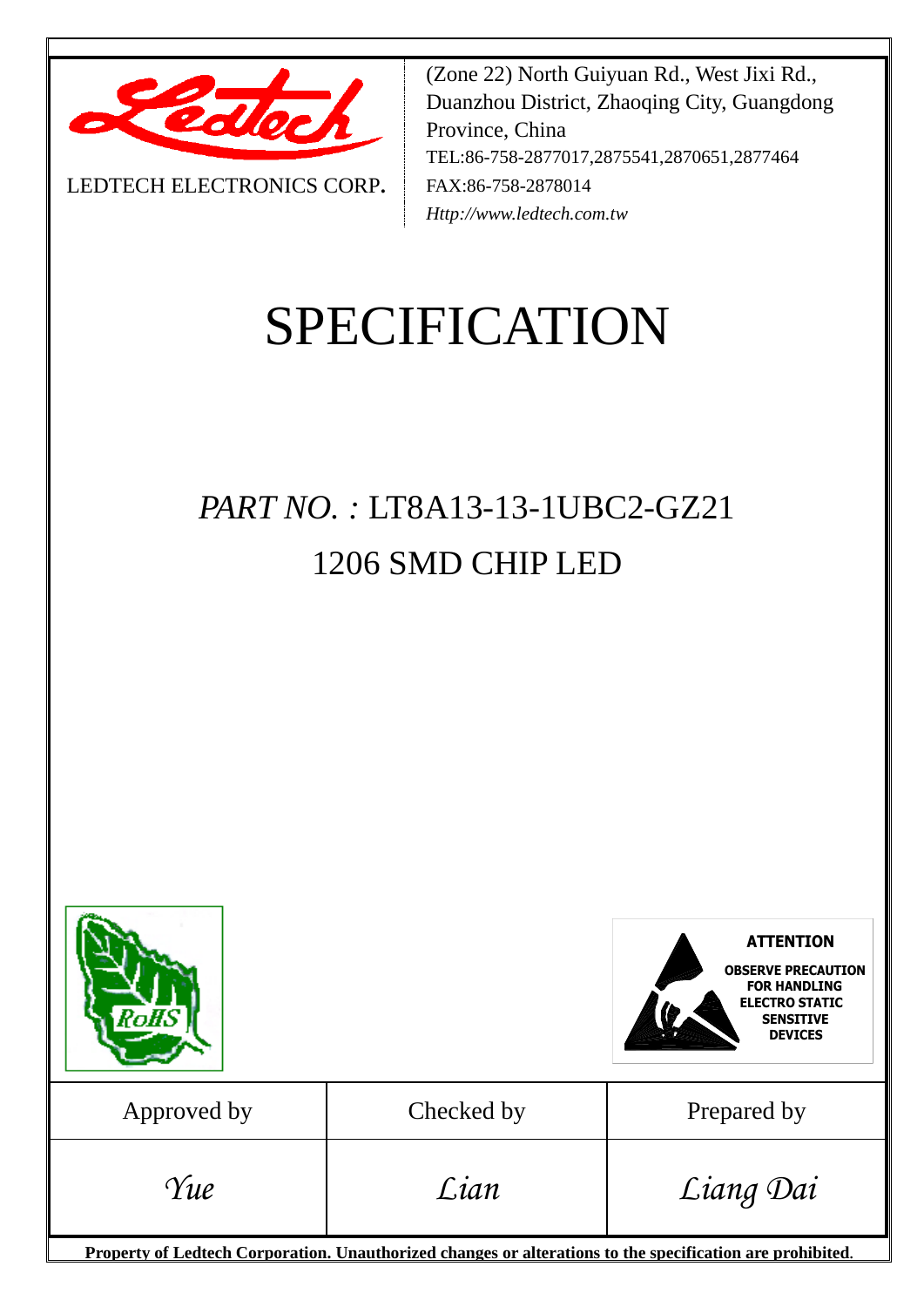

# **MODIFY RECORD**

| TAKE EFFECT DATE | MODIFY ISSUES | <b>REMARKS</b> |
|------------------|---------------|----------------|
|                  |               |                |
|                  |               |                |
|                  |               |                |
|                  |               |                |
|                  |               |                |
|                  |               |                |
|                  |               |                |
|                  |               |                |
|                  |               |                |
|                  |               |                |
|                  |               |                |
|                  |               |                |
|                  |               |                |
|                  |               |                |
|                  |               |                |
|                  |               |                |
|                  |               |                |
|                  |               |                |
|                  |               |                |
|                  |               |                |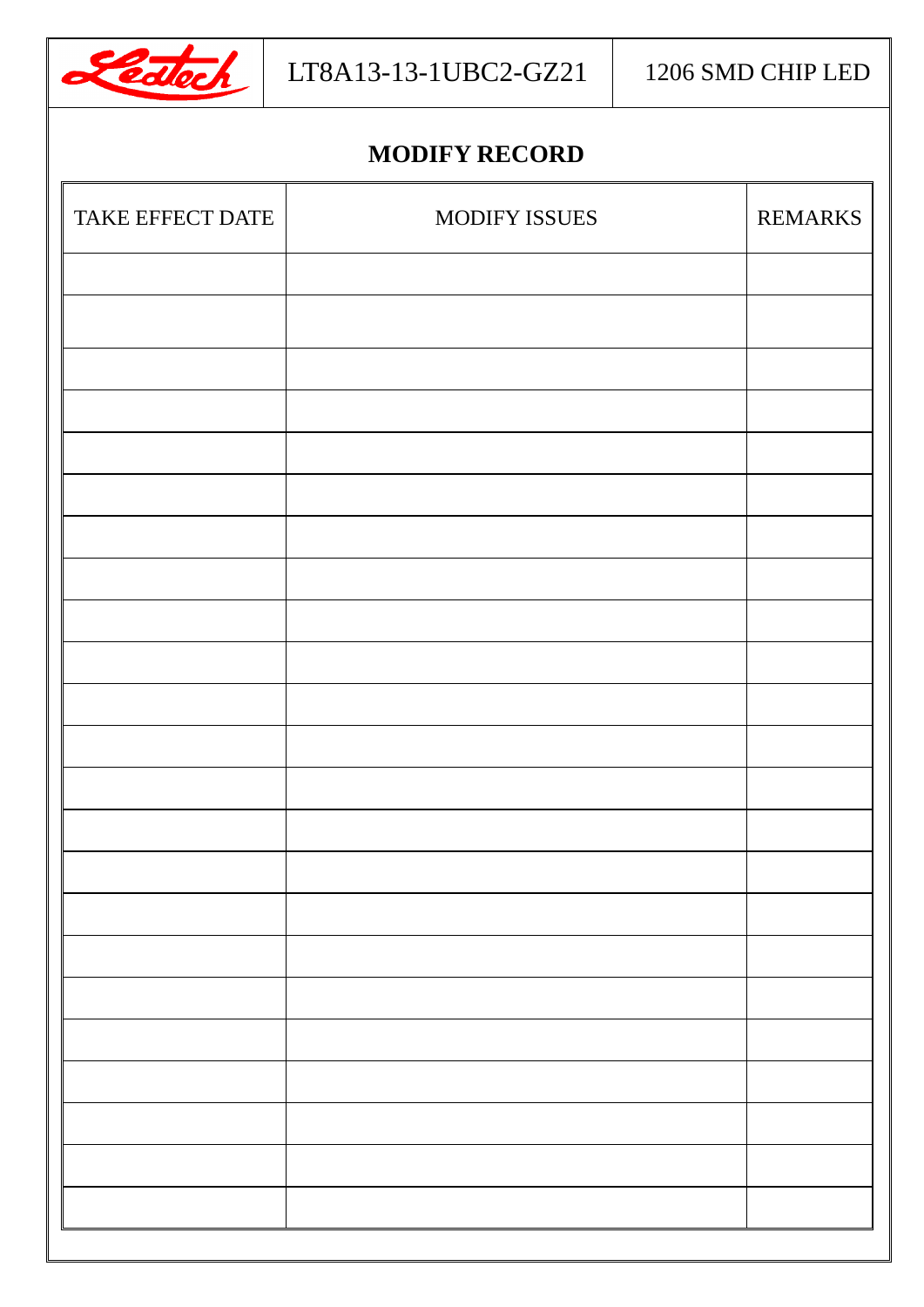

 $\odot$ 

# **Package Dimensions**



- 1. All dimensions are in mm.
- 2. Tolerance is ±0.1mm unless otherwise noted.

# **Description**

|                      | LED Chip     |                       |             |
|----------------------|--------------|-----------------------|-------------|
| Part No.             | Material     | <b>Emitting Color</b> | Lens Color  |
| LT8A13-13-1UBC2-GZ21 | AlGalnP/GaAs | <b>Hyper Red</b>      | Water Clear |

 $\circled{1}$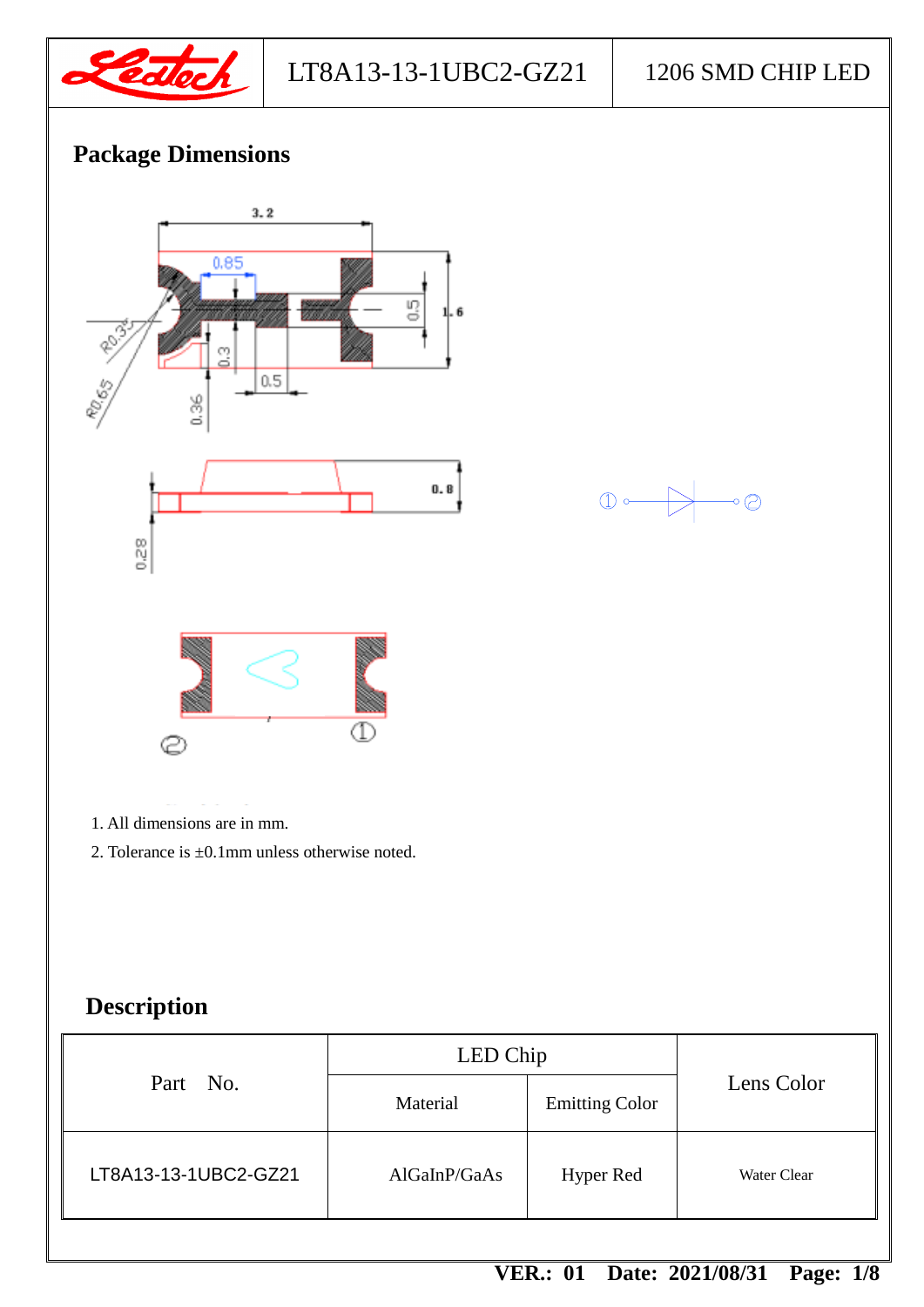

# **Absolute Maximum Ratings at Ta=25** ℃

| Parameter                                          | Symbol      | Value                                        | Unit        |  |
|----------------------------------------------------|-------------|----------------------------------------------|-------------|--|
| Power dissipation                                  | Pd          | 85                                           | mW          |  |
| Forward current                                    | If          | 25                                           | mA          |  |
| Reverse voltage                                    | Vr          | 5                                            | V           |  |
| Peak pulsing current                               | Ifp         | 100                                          | mA          |  |
| Operating temperature                              | Top         | $-40 - 85$                                   | $^{\circ}C$ |  |
| Storage temperature                                | <b>Tstg</b> | $-40 \rightarrow 100$                        | $^{\circ}C$ |  |
| Peak Current (1/10Duty Cycle, 0.1 ms Pulse Width.) | If $(Peak)$ | 100                                          | mA          |  |
| Lead Soldering Temperature. (1.6mm from seating    | Tsol.       | Reflow Soldering: $260^{\circ}$ C for 3 sec. |             |  |
| plane)                                             |             | Hand Soldering: 350°C for 3 sec.             |             |  |
| <b>Electrostatic Discharge</b>                     | <b>ESD</b>  | 2000                                         | V           |  |

# **Electrical and Optical Characteristics:**

|                          | <b>Test</b><br><b>Condition</b> | <b>Symbol</b>             | <b>Value</b> |            |            |      |
|--------------------------|---------------------------------|---------------------------|--------------|------------|------------|------|
| <b>Parameter</b>         |                                 |                           |              |            |            | Unit |
|                          |                                 |                           | Min          | <b>Typ</b> | <b>Max</b> |      |
| Luminous intensity       | If= $20mA$                      | IV                        | 200          | $- -$      | 290        | mcd  |
| Forward voltage          | If= $20mA$                      | Vf                        | 1.8          |            | 2.4        | V    |
| Dominate Wavelength      | $If = 20mA$                     | $\lambda$ D               | 618          | $-$        | 628        | mcd  |
| Viewing angle at 50% Iv  | If= $20mA$                      | $2 \theta$ 1/2            |              | 140        |            | Deg  |
| Spectral Line Half-width | If= $20mA$                      | $\triangle$ $\lambda$ 1/2 | $- -$        | 15         |            | nm   |
| Reverse current          | $Vr=5V$                         | Ir                        |              |            | 5          | μA   |

Notes:1. Tolerance of Luminous Intensity is ±15%

2. Tolerance of Forward Voltage is ±0.1V

3. Tolerance of Dominant Wavelength is  $\pm 1$ nm

4. Customer's special requirements are also welcome.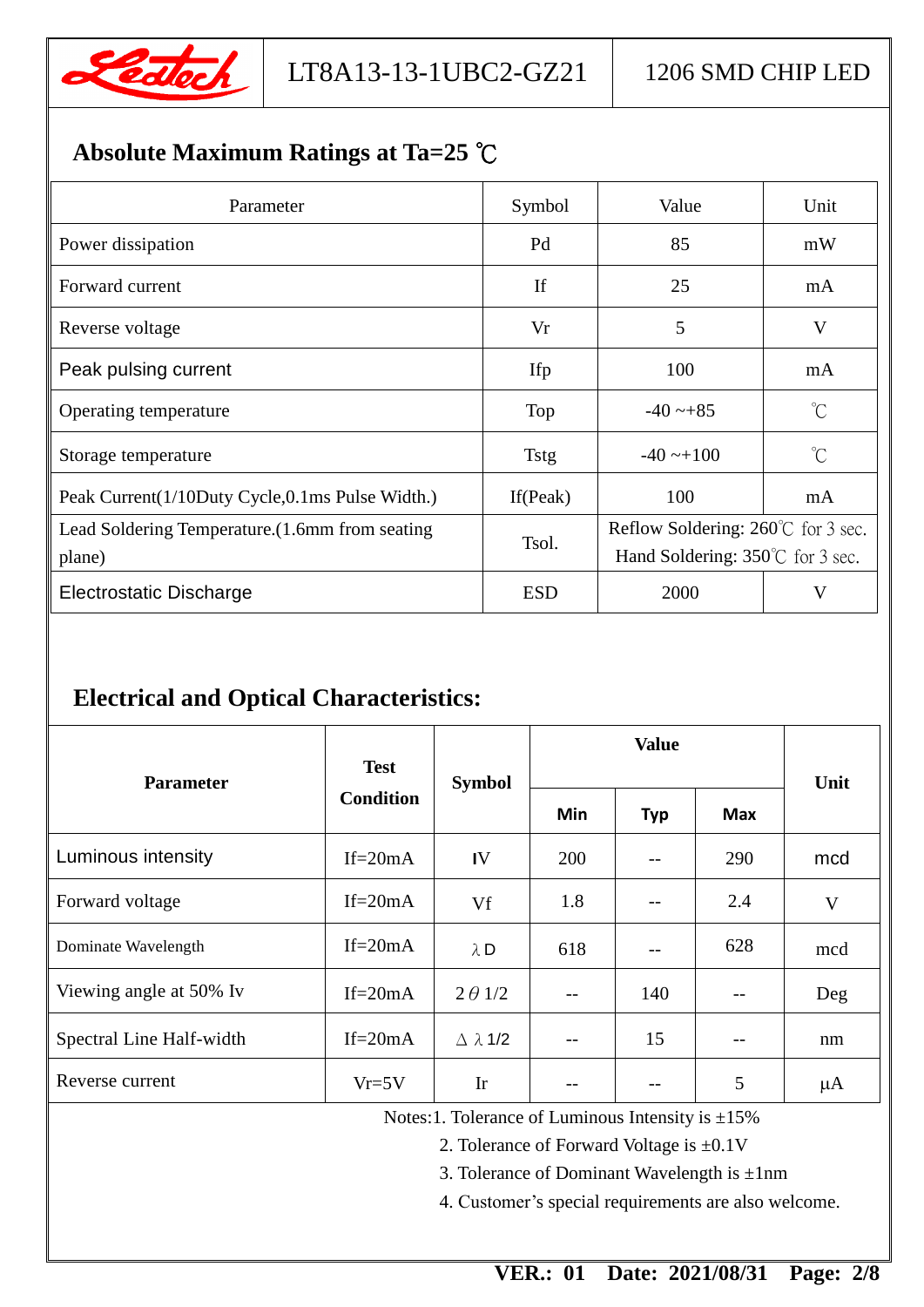

#### **Luminous Intensity (Tolerance is 10%@IF=20mA)**

| Rank | Min. | Max. | Unit |
|------|------|------|------|
|      | 1.8  | 2.0  |      |
|      | 2.0  | 2.2  |      |
|      | 2.2  | 2.4  |      |

#### Forward Voltage (Tolerance is  $\pm 0.05V@IF=20mA$ )

| Rank | Min. | Max. | Unit |
|------|------|------|------|
|      | 200  | 240  | mcd  |
|      | 240  | 290  |      |

### **Dominant Wavelength (Tolerance is**  $\pm$ **0.5nm@IF=20mA)**

| Rank | Min. | Max. | Unit |
|------|------|------|------|
|      | 618  | 623  |      |
|      | 623  | 628  | nm   |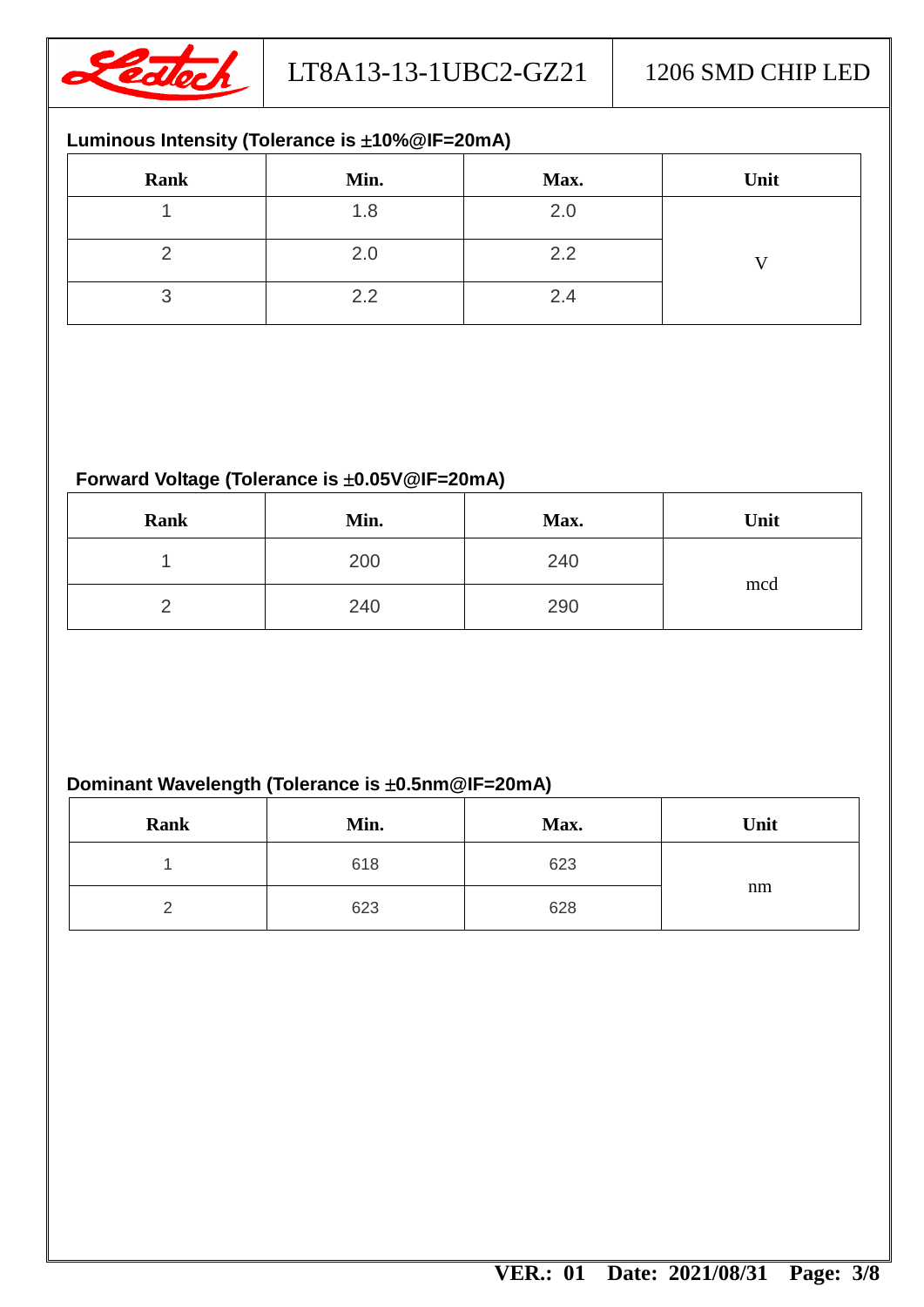

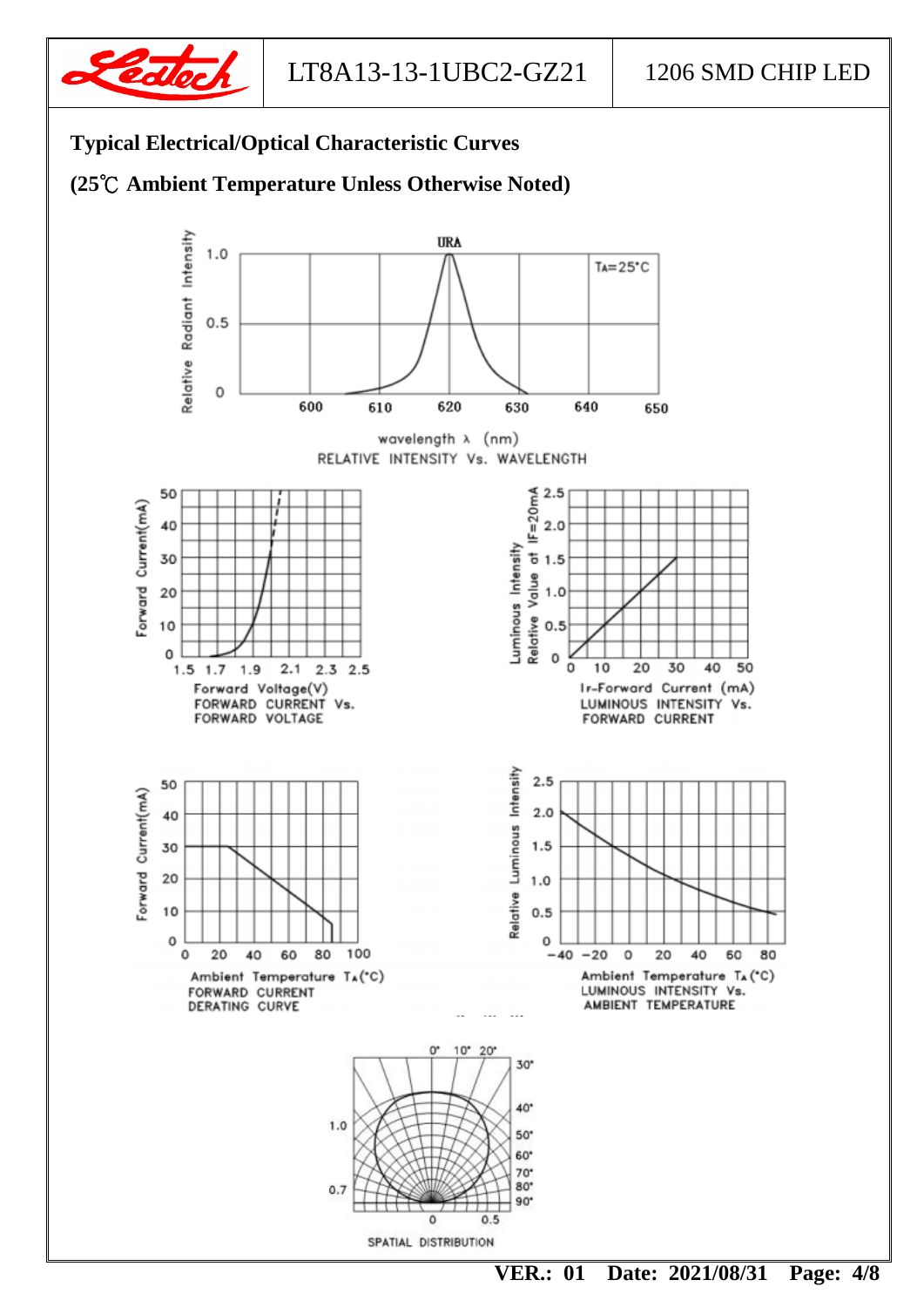

## **Precautions in Use:**

#### Storage

It is recommended to store the products in the following conditions:

- 1. Do not open the moisture proof bag before ready to use the LEDs
- 2. The LEDs should be kept at 30 $^{\circ}\text{C}$  or less and 60%RH or less before opening the package. The max. storage period before opening the package is 1 year.
- 3. After opening the package, the LEDs should be kept at 30℃/40%RH or less, and it should be used within 7 days
- 4. If the LEDs be kept over the condition of 3, baking is required before mounting. Baking condition as below: 60±5℃ for 24 hours

#### Hand Soldering

The temperature of the iron should be lower than 300℃ and soldering within 3sec per solder-pad is to be observed.

#### Cleaning

Surface condition of this device may change when organic solvents such as

trichloroethylene or acetone were applied.

Avoid using organic solvent.

Recommend ultrasonic method 300W Max.

#### Packaging

EIA-481A standard package.

In 8mm tape on 3000 pcs diameter reels sealed in vapor/ESD barrier bags.

# Reflow Temp/Time:



#### Notes:

- 1. Reflow soldering should not be done more than two times.
- 2. Do not put stress on the LEDs when soldering.
- 3. Do not warp the circuit board before it have been returned to normal ambient conditions after soldering.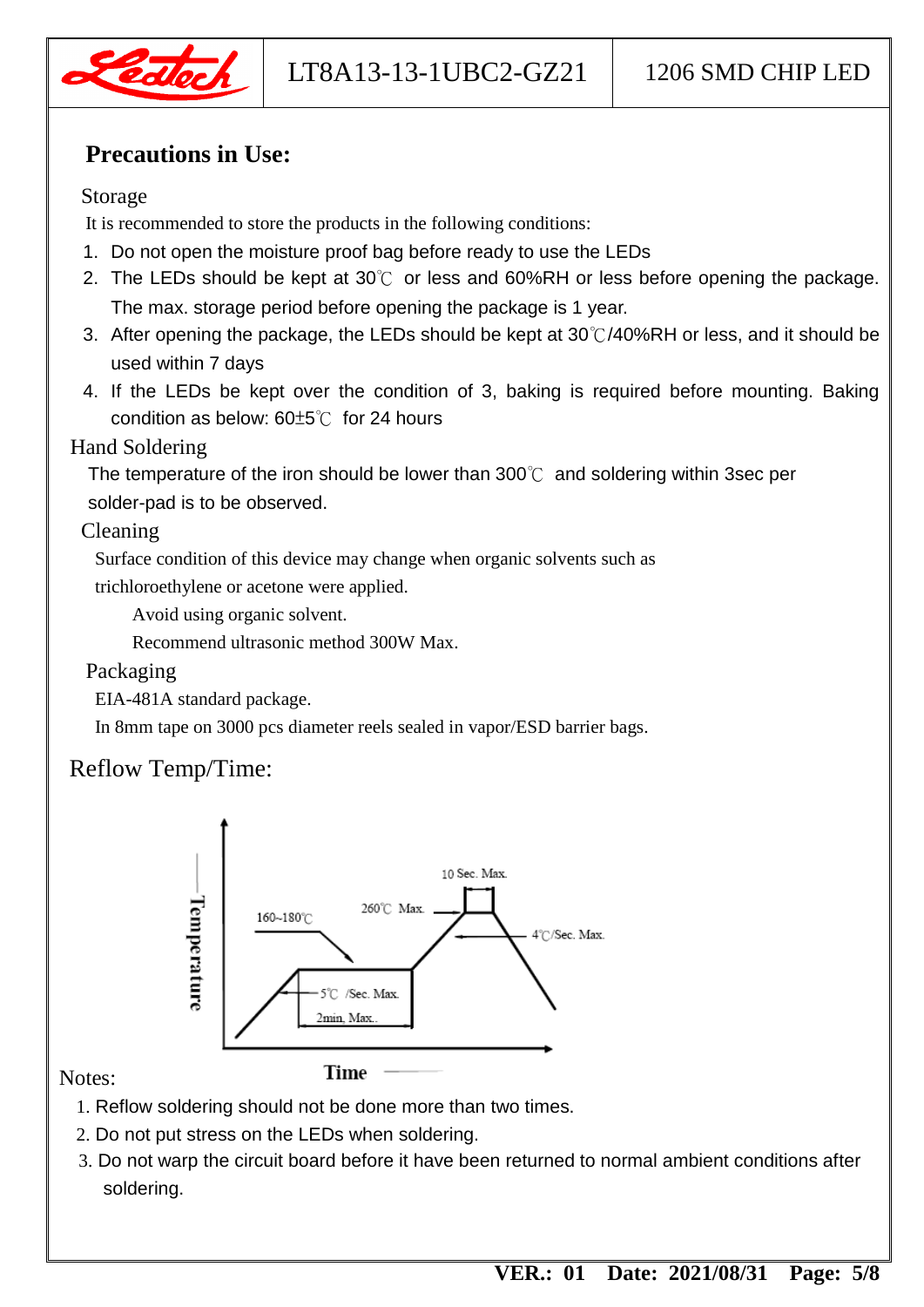

#### **Sulfur-sensitive**

- **There is silver-plated metal part on the inner/outer side of the outer package.**
- **If exposed to the condition with corrosive gas, the silver plating surface may go bad, which will affect soldering strength and optical properties. Therefore, after opening it must be kept in a sealed container, etc.**
- **Materials contain sulfur component (gasket, adhesive, etc.) may have bad effects on the surface of the coating, so please do not use such materials in the product.**
- **In cardboard boxes and rubber, even in the atmosphere may contain minute amount of corrosive gases; In addition, the resin material may also contain halogen which has a bad effect on the surface of the coating.**
- **Even if the soldering installation and product assembly finished, by the effect of corrosive gas generated by relative materials of LED and external injected, the coating surface may go bad, so it is necessary to design the product taking into account the above factors.**
- **If requires, it is best to use a silicone washer, but be aware that low molecular silicone may cause the product poor contact.**
- **Keep the product in location where has less temperature change, because moisture condensation would be generated under a condition of strong temperature change.**

# **DISCLAIMER**

- **1. Our department reserves the right(s) on the adjustment of product material mix for the specification.**
- **2.The product meets our department published specification for a period of twelve (12) months from date of shipment.**
- **3.The graphs shown in this datasheet are representing typical data only and do not show guaranteed values.**
- **4.When using this product, please observe the absolute maximum ratings and the instructions for using outlined in these specification sheets. Our department assumes no responsibility for any damage resulting from the use of the product which does not comply with the absolute maximum ratings and the instructions included in these specification sheets.**
- **5.These specification sheets include materials protected under copyright of our department. Reproduction in any form is prohibited without obtaining our department's prior consent.**
- **6.This product is not intended to be used for military, aircraft, automotive, medical, life sustaining or life saving applications or any other application which can result in human injury or death. Please contact authorized our department sales agent for special application request.**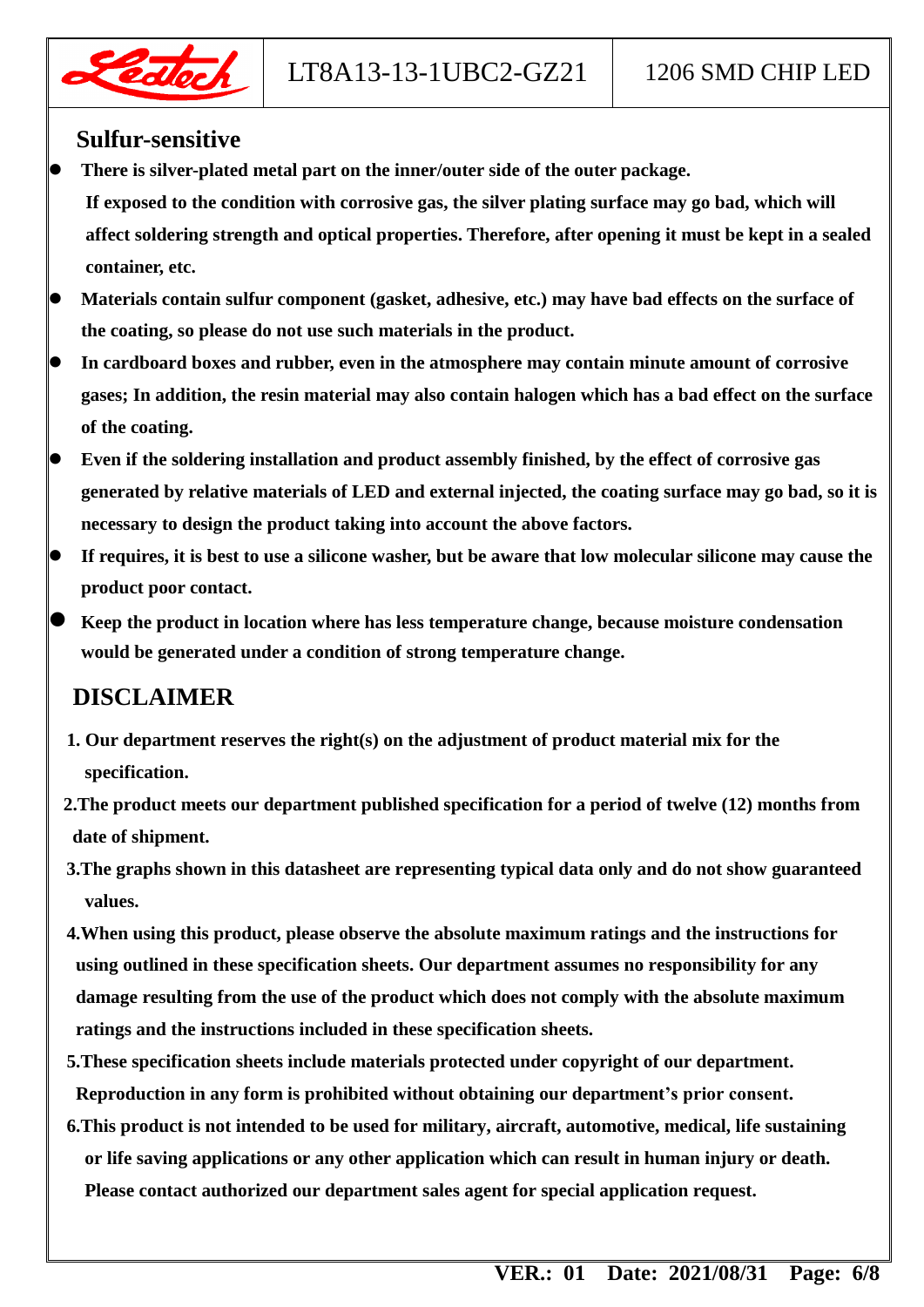

# **Reflow Soldering Pad Dimensions**



# **Dimensions for Tape**



# **Dimensions for Reel**



#### **Notes**:

1.3000 pcs/Reel.